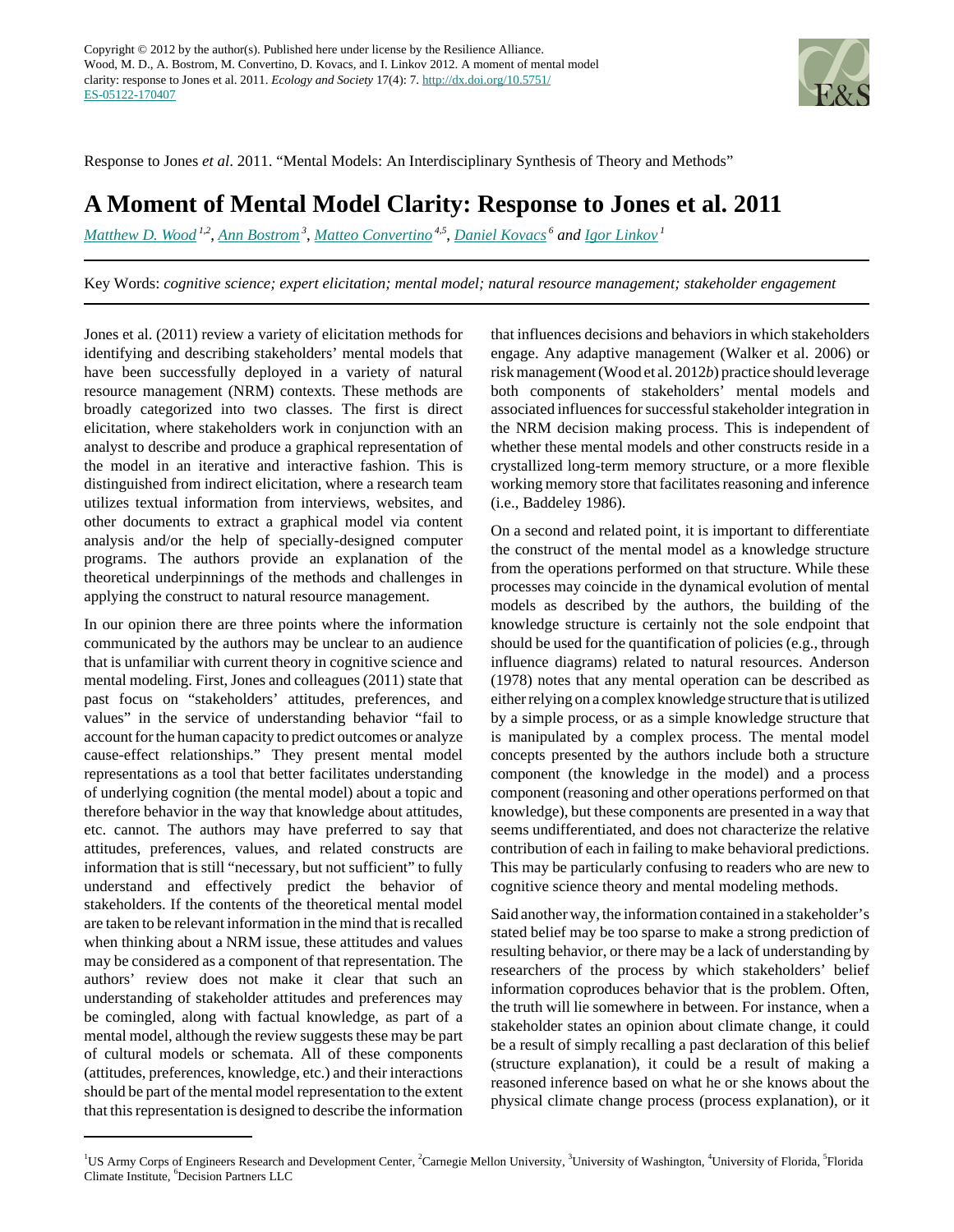could be from recalling a past belief about weather and extrapolating that to state an opinion (hybrid explanation). A focus on belief information alone uses the knowledge component of this equation, and ignores the processes that may be involved in producing behavior from this knowledge, thus highlighting the importance of mental models research that attempts to understand both. For instance, some researchers theorize that beliefs and perceptions related to hazards are developed on the fly by a process of analogy from a perceptually similar context (e.g., changes in weather) to the hazard context (e.g., climate change; Bostrom 2008).

Finally, the authors provide a strong review of methods for eliciting mental models, in spite of its brevity. While they cite Morgan et al. (2002), they fail to cite any of the advances that have built on this seminal decision analysis based mental models approach (e.g., Gregory et al. 2003, Darisi et al. 2005, Downs et al. 2008, Reynolds et al. 2010, Wood et al. 2012*a*; Wood et al. 2012*b*). This method is distinct from some of the other indirect methodologies listed in both Jones et al. and other papers in this feature volume in that it entails a sciencebased decision analysis of the stakeholders' decision problem, represented as an influence diagram. Although influence diagram representations are found in other participative modeling and direct elicitation methods, the explicit use of decision analysis to derive the initial coding scheme differentiates this type of method from those described in Jones et al. (and elsewhere). Further, because the influence diagram provides the backbone for the coding scheme it can be annotated once augmented with new ideas from the interviews, to represent individual or aggregate stakeholder mental models concerning the NRM problem of interest, using interview transcripts or other textual data. Such a representation may, however, misrepresent the native conditional dependencies within individual mental models, to the extent that those are evident from the interviews. This differs from Abel et al. (1998) in that interview queries are conceptually organized from broad queries to more focused ones in order to develop a holistic and initially unbiased view of the problem, though increasingly reactive over the course of the interview. By comparison, Abel and colleagues "lead the witness" literally by eliciting stakeholder opinion on a walk along several locations. Their elicitation technique builds creatively on the context in which the stakeholder engages with the domain on a daily basis, but it also imposes a temporal and topological structure that may be confounded with what a stakeholder knows about the problem.

Decision-analysis based mental models approaches have been used in numerous application contexts to compare expertinformed influence diagrams with layperson mental models in the service of developing risk communications and to compare differences in mental models between stakeholder groups (e.g., Wood et al. 2012*b*) in a way similar to Abel, Ross, and Walker (1998). In addition, many other advances have occurred since the work of Abel et al., including the development of software solutions (Cognitive Science Systems 2011, see <http://www.decisionpartners.com>) to accelerate content analysis and related analytic processes using Natural Language Processing tools. This software will eventually make visualization and annotation of mental model diagrams easier, and even incorporate questionnaire data in providing an evaluation of the strength of the relationship between two variables. Jones et al.'s (2011) review of the current state of the science and technology of mental models will surely prove valuable to many readers; we hope this response augments that value.

*Responses to this article can be read online at:* [http://www.ecologyandsociety.org/issues/responses.](http://www.ecologyandsociety.org/issues/responses.php/5122) [php/5122](http://www.ecologyandsociety.org/issues/responses.php/5122)

## **LITERATURE CITED**

Abel, N., H. Ross, and P. Walker. 1998. Mental models in rangeland research, communication and management. *The Rangeland Journal* 20(1):77-91.

Anderson, J. R. 1978. Arguments concerning representations for mental imagery. *Psychological Review* 85:249-277. [http://](http://dx.doi.org/10.1037/0033-295X.85.4.249) [dx.doi.org/10.1037/0033-295X.85.4.249](http://dx.doi.org/10.1037/0033-295X.85.4.249)

Baddeley, A. D. 1986. *Working memory*. Oxford University Press, Oxford, UK.

Bostrom A. 2008. Lead is like mercury: risk comparisons, analogies and mental models. *Journal of Risk Research* 11 (1-2):99-117.<http://dx.doi.org/10.1080/13669870701602956>

Darisi, T., S. Thorne, and C. Iacobelli. 2005. Influences on decision-making for undergoing plastic surgery: a mental models and quantitative assessment. *Plastic and Reconstructive Surgery* 116(3):907-916. [http://dx.doi.org/10.1097/01.](http://dx.doi.org/10.1097/01.PRS.0000177691.81162.e5) [PRS.0000177691.81162.e5](http://dx.doi.org/10.1097/01.PRS.0000177691.81162.e5)

Downs, J. S., W. Bruine de Bruin, and B. Fischhoff. 2008. Parents' vaccination comprehension and decisions. *Vaccine* 26:1595-1607.<http://dx.doi.org/10.1016/j.vaccine.2008.01.011>

Gregory, R., B. Fischhoff, S. Thorne, and G. Butte. 2003. A multi-channel stakeholder consultation process for transmission deregulation. *Energy Policy* 31(12):1291-1299. [http://dx.doi.](http://dx.doi.org/10.1016/S0301-4215(02)00188-X) [org/10.1016/S0301-4215\(02\)00188-X](http://dx.doi.org/10.1016/S0301-4215(02)00188-X)

Jones, N. A., H. Ross, T. Lynam, P. Perez, and A. Leitch. 2011. Mental models: an interdisciplinary synthesis of theory and methods. *Ecology and Society* 16(1):46. [online] URL: [http://](http://www.ecologyandsociety.org/vol16/iss1/art46) [www.ecologyandsociety.org/vol16/iss1/art46](http://www.ecologyandsociety.org/vol16/iss1/art46)